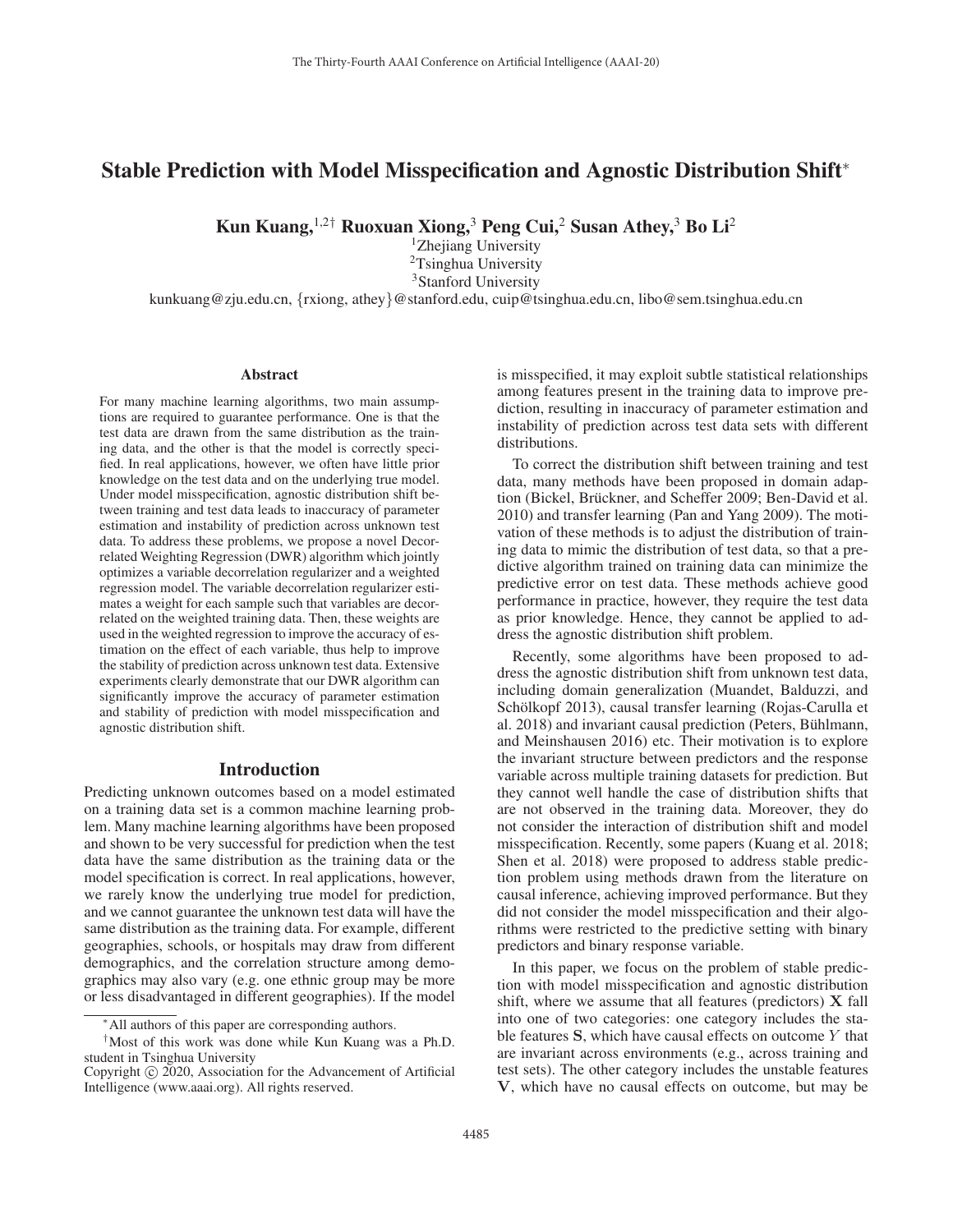correlated with either stable features, the outcome, or both. The correlation may be different in different environments. Under the assumption that all stable features are observed, model misspecification would be induced by some omitted nonlinear or interaction terms of stable features (i.e.,  $s_1 \cdot s_2$ ) or  $e^{s_1 \cdot s_2}$ ). Since different environments (e.g., training and test sets) have different covariate distributions, the parameters estimated from different environments may be quite different even when we use the same parametric model. This variation in parameters arises because the parameters on included features capture two components: first, the partial effect of the included features on the expected value of outcome, and second, a function that depends on the correlation between included and omitted features, as well the distribution of outcomes conditional on omitted features. We consider the the problem of making predictions when that second component of estimated parameters is unstable across environments. In that case, we prefer to find an estimator that eliminates the second component, even though including it improves prediction for test sets that are similar to the training data. We look for an algorithm that is effective when the analyst does not know which feature is stable feature and which is not.

One way to address the problem of stable prediction in such a setting is to isolate the impact of each individual feature. One method commonly used in the causal literature is covariate balancing (Athey, Imbens, and Wager 2018; Kuang et al. 2017a; 2017b), which essentially estimates the impact of the target feature by reweighting the data so that the distribution of covariates is equalized across different values of the target feature. This literature usually focuses on the case where there is a single, pre-specified feature of interest and other features are considered to be "confounders". In this paper, we consider the case where there are potentially many stable features, and propose a novel Decorrelated Weighting Regression (DWR) algorithm for stable prediction with model misspecification and agnostic distribution shift by jointly optimizing a variable decorrelation regularizer and a weighted regression model. Specifically, the variable decorrelation regularizer constructs sample weights to reduce correlation among covariates and allows the weighted regression to approximately isolate the effect of each variable. The weighted regression model with those sample weights might perform worse than standard methods when predicting in the test data with similar distribution to the training, but it will do better across unknown test data with distribution shift from the training. Using both empirical experiments and theoretical analysis, we show that our algorithm outperforms alternatives in parameter estimation and stability in prediction across unknown test data.

This paper has three main contributions: 1) we investigate the problem of stable prediction with model misspecification and agnostic distribution shift. The problem setting is more general and practical than prior work. 2) We propose a novel DWR algorithm to jointly optimize variable decorrelation and weighted regression to address the stable prediction problem. 3) We conduct extensive experiments in both synthetic and real-world datasets to demonstrate the advantages of our algorithm on stable prediction problem.

## Problem and Our Algorithm

In this section, we first give the formulation of stable prediction problem, then introduce the details of our algorithm.

### Stable Prediction Problem

Let  $X$  denote the space of observed features and  $Y$  denote the outcome space. We define an environment to be a joint distribution  $P_{XY}$  on  $\mathcal{X} \times \mathcal{Y}$ , and let  $\mathcal{E}$  denote the set of all environments. In each environment  $e \in \mathcal{E}$ , we have dataset  $D^e = (\mathbf{X}^e, Y^e)$ , where  $\mathbf{X}^e \in \mathcal{X}$  are predictor variables and  $Y^e \in \mathcal{Y}$  is a response variable. The joint distribution of features and outcomes on (**X**, Y ) can change across environments:  $P_{XY}^e \neq P_{XY}^{e'}$  for  $e, e' \in \mathcal{E}$ .<br>In this paper, our goal is to learn a

In this paper, our goal is to learn a predictive model for stable prediction with model misspecification and agnostic distribution shift. To measure its performance on stable prediction problem, we adopt the *Average Error* and Stability\_Error in (Kuang et al. 2018) as:

$$
Average\_Error = \frac{1}{|\mathcal{E}|} \sum_{e \in \mathcal{E}} RMSE(D^e),
$$
\n
$$
Stability\_Error = \sqrt{\frac{1}{|\mathcal{E}| - 1} \sum_{e \in \mathcal{E}} (RMSE(D^e) - Average\_Error)^2},
$$
\n
$$
(2)
$$

where  $|\mathcal{E}|$  refers to the number of test environments, and  $RMSE(D<sup>e</sup>)$  represents the Root Mean Square Error of a predictive model on dataset  $D^e$ . Actually, *Average Error* and *Stability\_Error* refer to the mean and variance of predictive error over all possible environments  $e \in \mathcal{E}$ .

Then, the stable prediction problem (Kuang et al. 2018) is defined as:

Problem 1 (Stable Prediction) *Given one training environment*  $e \in \mathcal{E}$  *with dataset*  $D^e = (\mathbf{X}^e, Y^e)$ *, the task is to learn a predictive model to predict across unknown environment* E *with not only small* Average Error *but also small* Stability Error*.*

Letting  $X = \{S, V\}$ , we define S as stable features, and **V** as unstable features with Assumption 1:

Assumption 1 *There exists a stable function f(s) such that for all environment*  $e \in \mathcal{E}$ ,  $\mathbb{E}(Y^e | \mathbf{S}^e = s, \mathbf{V}^e = v)$  =  $\mathbb{E}(Y^e|\mathbf{S}^e=s)=f(s).$ 

Assumption 1 can be guaranteed by  $Y \perp \mathbf{V}|\mathbf{S}$ . Thus, we can address the stable prediction problem by developing a predictive model that learns the stable function  $f(\mathbf{S})$ . But we have NO prior knowledge on which features are stable and which are unstable.

#### Assumption 2 *All stable features* **S** *are observed.*

Under Assumption 2, model misspecification will be induced when estimating an outcome function if the model omits some nonlinear transformations and interaction terms of the stable features. Suppose that the true stable function  $f(S)$  and Y in environment e is given by:

$$
Y^{e} = f(\mathbf{S}^{e}) + \mathbf{V}^{e}\beta_{V} + \epsilon^{e} = \mathbf{S}^{e}\beta_{S} + g(\mathbf{S}^{e}) + \mathbf{V}^{e}\beta_{V} + \epsilon^{e}. \tag{3}
$$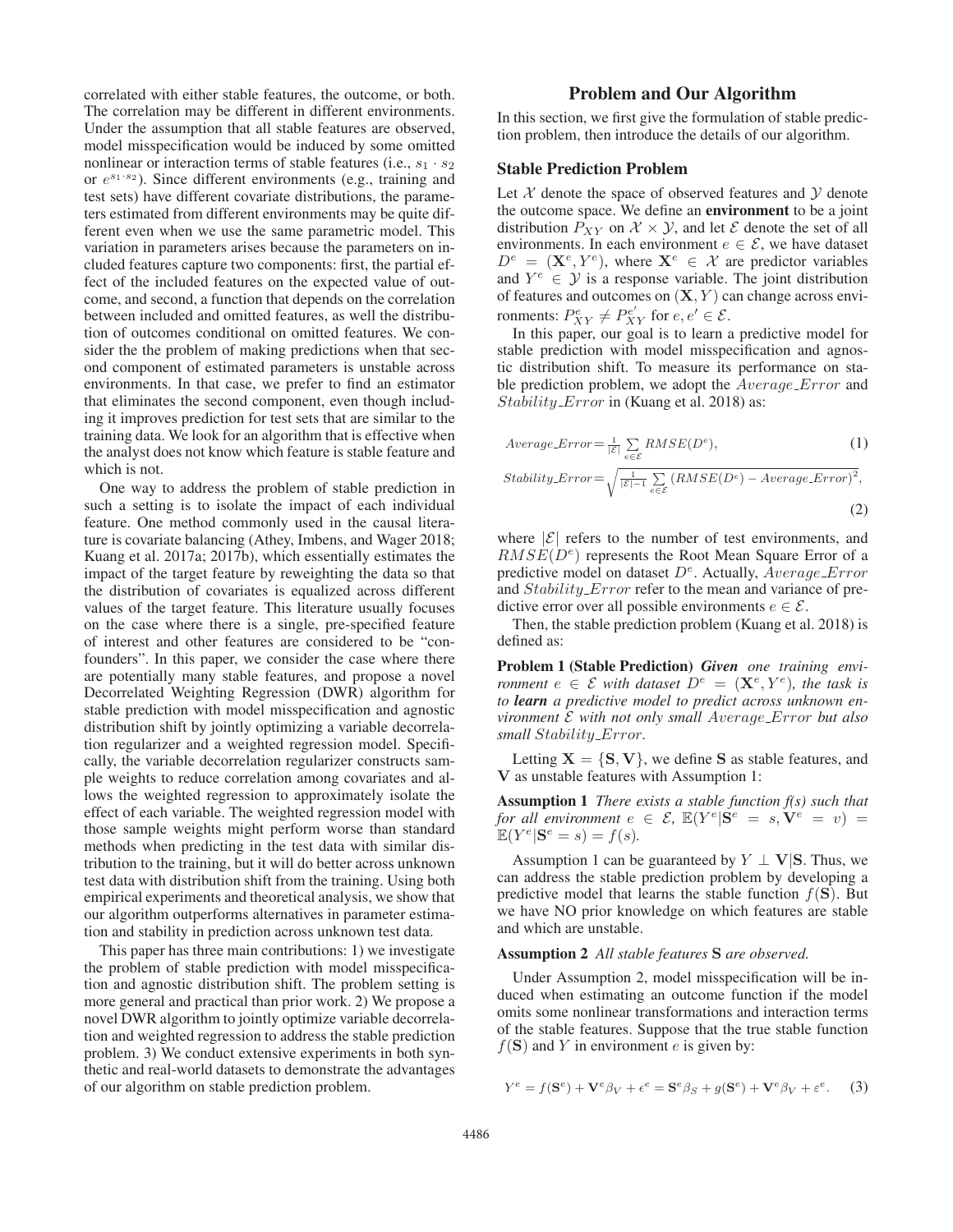where  $\beta_V = 0$  and  $\varepsilon^e \perp \mathbf{X}^e$ . We assume that the analyst misspecifies the model by omitting  $g(\mathbf{S}^e)$  and uses a linear model for prediction.

Under Assumption 1, the distribution shift across environments is mainly induced by the variation in the joint distribution over  $(\mathbf{V}^e, \mathbf{S}^e)$ . Simple linear regression may estimate nonzero effects of unstable features  $V^e$  when  $V^e$  is correlated with the omitted variables  $g(\mathbf{S}^e)$ . For OLS, we have

$$
\hat{\beta}_{V_{OLS}} = \beta_V + (\frac{1}{n} \sum_{i=1}^n \mathbf{V}_i^T \mathbf{V}_i)^{-1} (\frac{1}{n} \sum_{i=1}^n \mathbf{V}_i^T g(\mathbf{S}_i)) \n+ (\frac{1}{n} \sum_{i=1}^n \mathbf{V}_i^T \mathbf{V}_i)^{-1} (\frac{1}{n} \sum_{i=1}^n \mathbf{V}_i^T \mathbf{S}_i) (\beta_S - \hat{\beta}_{S_{OLS}}).
$$
\n(4)\n
$$
\hat{\beta}_{S_{OLS}} = \beta_S + (\frac{1}{n} \sum_{i=1}^n \mathbf{S}_i^T \mathbf{S}_i)^{-1} (\frac{1}{n} \sum_{i=1}^n \mathbf{S}_i^T g(\mathbf{S}_i)) \n+ (\frac{1}{n} \sum_{i=1}^n \mathbf{S}_i^T \mathbf{S}_i)^{-1} (\frac{1}{n} \sum_{i=1}^n \mathbf{S}_i^T \mathbf{V}_i) (\beta_V - \hat{\beta}_{V_{OLS}}),
$$
\n(5)

where *n* is sample size,  $\frac{1}{n} \sum_{i=1}^{n} \mathbf{V}_i^T g(\mathbf{S}_i) = \mathbb{E}(\mathbf{V}^T g(\mathbf{S})) +$ <br>e (1) and  $\frac{1}{n} \sum_{i=1}^{n} \mathbf{V}_i^T \mathbf{S} = \mathbb{E}(\mathbf{V}^T \mathbf{S}) + e$  (1) To simplify  $o_p(1)$  and  $\frac{1}{n} \sum_{i=1}^n \mathbf{V}_i^T \mathbf{S}_i = \mathbb{E}(\mathbf{V}^T \mathbf{S}) + o_p(1)$ . To simplify<br>notation we remove the environment variable e from  $\mathbf{X}^e$ notation, we remove the environment variable  $e$  from  $\mathbf{X}^e$ ,  $\mathbf{S}^e$ ,  $\mathbf{V}^e$ ,  $\varepsilon^e$ .

If  $\mathbb{E}(\mathbf{V}^T g(\mathbf{S})) \neq 0$  or  $\mathbb{E}(\mathbf{V}^T \mathbf{S}) \neq 0$  in Eq. (4),  $\beta_{V_{OLS}}$ will be biased, resulting in the biased estimation on **S** in Eq. (5). And its prediction will be very unstable since the correlation between **V** and  $q(S)$  (or **S**) might vary across testing environments. Hence, to increase the stability of prediction, we need to precisely estimate the parameters of  $\beta_{V_{OLS}}$  by removing the correlation between **V** and  $g(S)$  (or **S**) on training data, that is let  $\mathbb{E}(\mathbf{V}^T g(\mathbf{S})) = 0$  and  $\mathbb{E}(\mathbf{V}^T \mathbf{S}) = 0$ .

Notations. In our paper, *n* refers to the sample size, and p is the dimensions of variables. For any vector  $\mathbf{v} \in \mathbb{R}^{p \times 1}$ , Let  $\|\mathbf{v}\|_2^2 = \sum_{i=1}^p v_i^2$ , and  $\|\mathbf{v}\|_1 = \sum_{i=1}^p |v_i|$ . For any matrix  $\mathbf{X} \in \mathbb{R}^{n \times p}$  we let  $\mathbf{X}$ , and  $\mathbf{X}$ , represent the *i*<sup>th</sup> sample and  $\mathbf{X} \in \mathbb{R}^{n \times p}$ , we let  $\mathbf{X}_i$ , and  $\mathbf{X}_j$  represent the  $i^{th}$  sample and the  $i^{th}$  variable in **X**, respectively.

### Variable Decorrelation

In this subsection, we introduce our variable decorrelation regularizer to reduce the correlation between **V** and **S** (or  $q(S)$ ) in the training environment.

Proposition 1 *If* **X** *are mutually independent with mean 0,*  $then \mathbb{E}(\mathbf{V}^T g(\mathbf{S})) = 0$  *and*  $\mathbb{E}(\mathbf{V}^T \mathbf{S}) = 0$ *.* 

Proposition 1 together with Eq. (4) and Eq. (5) imply that if the covariates are mutually independent, we can unbiasedly estimate parameter  $\beta_V$  even  $q(S)$  is omitted. This motivates our regularizer.

From (Bisgaard and Sasvári 2006), we know variables  $\mathbf{X}_{,j}$  and  $\mathbf{X}_{,k}$  are independent if  $\mathbb{E}[\mathbf{X}_{,j}^{a}, \mathbf{X}_{,k}^{b}] = \mathbb{E}[\mathbf{X}_{,j}^{a}] \mathbb{E}[\mathbf{X}_{,k}^{b}]$ for all  $a, b \in \mathbb{N}$ .<sup>1</sup> Inspired by the weighting methods in the causal literature (Athey, Imbens, and Wager 2018; Fong et al. 2018; Kuang et al. 2017b), we propose to make  $\mathbf{X}_{i,j}$  and  $\mathbf{X}_{i,k}$  become independent by reweighting samples with weights  $W$ , which can be learnt with the following objective function:

$$
\min_{W} \sum_{a=1}^{\infty} \sum_{b=1}^{\infty} \|\mathbb{E}[\mathbf{X}_{,j}^{a^T} \mathbf{\Sigma}_W \mathbf{X}_{,k}^b] - \mathbb{E}[\mathbf{X}_{,j}^{a^T} W] \mathbb{E}[\mathbf{X}_{,k}^{b^T} W] \|_{2}^{2}, \quad (6)
$$

where  $W \in \mathbb{R}^{n \times 1}$  are sample weights,  $\sum_{i=1}^{n} W_i = n$  and  $\Sigma_{W_i} = \text{diag}(W_1 \cdots W_n)$  is the corresponding diagonal  $\Sigma_W = diag(W_1, \cdots, W_n)$  is the corresponding diagonal matrix. In practice, however, it will not be feasible to attain the objective that all the moments of variables in the objective function from Eq. (6) are equal to zero. Fortunately, from Eq. (4) and Eq. (5) we know that reducing correlation among the first moments of the variables can help to improve the precision of parameter estimation and the stability of predictive models, and in practice the analyst can include high-order moments, for example, polynomial functions of covariates to further improve stability.

In this paper, we focus on variables' first moment and propose to de-correlate all the predictors by sampling reweighting in the training environment. Specifically, we propose a *variable decorrelation* regularizer for learning that sample weight  $W$  as follows:

$$
W^{b} = \arg\min_{W} \sum_{j=1}^{p} \left\| \mathbb{E}[\mathbf{X}_{,j}^{T} \mathbf{\Sigma}_{W} \mathbf{X}_{, -j}] - \mathbb{E}[\mathbf{X}_{,j}^{T} W] \mathbb{E}[\mathbf{X}_{, -j}^{T} W] \right\|_{2}^{2} \quad (7)
$$

where  $X_{, -j} = X \setminus \{X_{,j}\}\$  means all the remaining variables by removing the  $j^{th}$  variable in  $X$ .<sup>2</sup> The summand represents the loss due to correlation between variable  $X_{i,j}$  and all other variables  $X_{i-j}$ . Note that, only first moment is considered in Eq. (7), but it is sufficient for variables decorrelation. And higher-order moments can be easily incorporated.

The following theoretical results (proved in the supplementary material) show that our variable decorrelation regularizer can make the variables in **X** become mutually uncorrelated by sample reweighting, hence reduce the correlation among covariates in the training environment and improve the accuracy on parameter estimation.

With  $\sum_{i=1}^{n} W_i = n$ , we can denote the loss in Eq. (7) as:

$$
\mathcal{L}_B = \sum_{j=1}^p \left\| \mathbf{X}_{,j}^T \mathbf{\Sigma}_W \mathbf{X}_{,j} / n - \mathbf{X}_{,j}^T W / n \cdot \mathbf{X}_{,j}^T W / n \right\|_2^2.
$$
 (8)

Lemma 1 *If the number of covariates* p *is fixed, then there exists a sample weight*  $W \succeq 0$  *such that* 

$$
\lim_{n \to \infty} \mathcal{L}_B = 0 \tag{9}
$$

*with probability* 1*. In particular, a solution* <sup>W</sup> *to Eq. (9) is*  $W_i^*$  $\mathbf{y}_{i}^{\star} = \frac{\Pi_{j=1}^{p} \hat{f}(\mathbf{X}_{i,j})}{\hat{f}(\mathbf{X}_{i,1}, \cdots, \mathbf{X}_{i,j})}$  $\frac{H_{j=1}f(\mathbf{x}_{i,j})}{\hat{f}(\mathbf{x}_{i,1},\cdots,\mathbf{x}_{i,p})}$ , where  $f(x_{\cdot,j})$  and  $f(x_{\cdot,1},\cdots,x_{\cdot,p})$ *are the Kernel density estimators.*<sup>3</sup>

Proof 1 *See Appendix.*

<sup>2</sup>We obtain **X**, $-*j*$  in experiment by setting the value of  $j<sup>th</sup>$  variable in **X** as zero.

<sup>3</sup>In detail,  $\hat{f}(x_{i,j}) = \frac{1}{nh_j} \sum_{i=1}^n k\left(\frac{\mathbf{x}_{i,j}-x_{i,j}}{h_j}\right)$ , where  $k(u)$  is a kernel function and  $h_j$  is the bandwidth parameter for covariate  $\mathbf{X}_j$ ; and  $\hat{f}(x_i) = \frac{1}{n|H|} \sum_{i=1}^n K(H^{-1}(\mathbf{X}_i - x_i)),$  where  $K(u)$  is a multivariate kernel function,  $H = diag(h_1, \dots, h_p)$  and  $|H| =$  $h_1 \cdots h_p$ .

<sup>&</sup>lt;sup>1</sup>In empirical applications, we can discretize  $X_{i,j}$  and  $X_{i,k}$  to satisfy the sufficient condition in (Bisgaard and Sasvári 2006).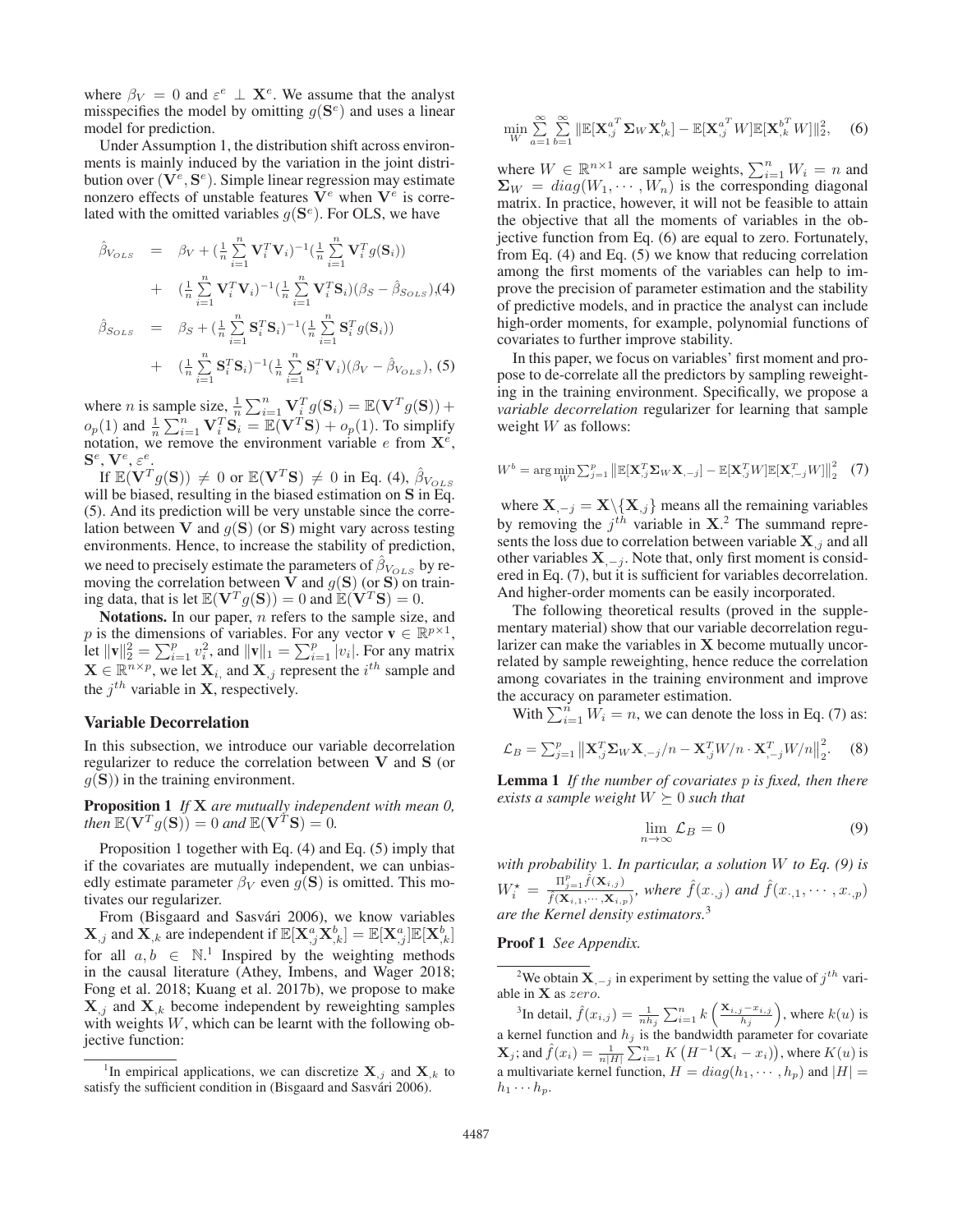But the solution  $W$  that satisfies Eq. (9) in Lemma 1 is not unique. To address this problem, we propose to simultaneously minimize the variance of W and restrict the sum of W in our regularizer as follows:

$$
\hat{W} = \arg\min_{W \in \mathcal{C}} \mathcal{L}_B + \frac{\lambda_3}{n} \sum_{i=1}^n W_i^2 + \lambda_4 \left(\frac{1}{n} \sum_{i=1}^n W_i - 1\right)^2, \tag{10}
$$

where  $C = \{W : |W_{ij}| \le c\}$  for some constant c.<br>Then we have following theorem on our varia

Then, we have following theorem on our variable decorrelation regularizer in Eq. (10).

Theorem 1 *The solution* <sup>W</sup><sup>ˆ</sup> *defined in Eq. (10) is unique if*  $\lambda_3 n \gg p^2 + \lambda_4$ ,  $p^2 \gg \max(\lambda_3, \lambda_4)$  and  $|\mathbf{X}_{i,j}| \leq c$  for some *constant* c*.*

Proof 2 *See Appendix.*

With Lemma 1 and Theorem 1, we can derive the following property of the  $\hat{W}$  given by Eq. (10).

**Property 1.** When p is fixed,  $n \to \infty$ ,  $\lambda_3 n \gg p^2 + \lambda_4$ , and  $p^2 \gg \max(\lambda_3, \lambda_4)$ , the variables in **X** become uncorrelated *by sample reweighting with* <sup>W</sup><sup>ˆ</sup> *. Hence, correlation between* **V** *and* **S** *in the training environment will be removed.*

Extensive empirical experiments demonstrate that the correlation between **V** and  $q(S)$  will also be reduced by our regularizer. In summary, the proposed variable decorrelation regularizer in Eq. (10) can learn a unique optimal sample weights  $\hat{W}$  that can de-correlate the variables **X**, and thus improve the accuracy in parameters estimation and stability in prediction.

### Decorrelated Weighting Regression

With the learned sample weights  $\hat{W}$  from variable decorrelation regularizer in Eq. (10), one can run weighted least square (WLS) to estimate the regression coefficient  $\beta$  as:

$$
\hat{\beta}_{WLS} = \arg\min_{\beta} \sum_{i=1}^{n} \hat{W}_i \cdot (Y_i - \mathbf{X}_{i,\beta})^2.
$$
 (11)

The  $\hat{\beta}_{WLS}$  is expected to have less bias than  $\hat{\beta}_{OLS}$  under Property 1, since sample reweighted by  $\hat{W}$  de-correlates variables in **X**.

By combining the objective functions of the variable decorrelation regularizer in Eq. (10) and the weighted regression in Eq. (11), we propose a Decorrelated Weighted Regression (DWR) algorithm to jointly optimize sample weights  $W$  and regression coefficient  $\beta$  as follows:

$$
\min_{W,\beta} \sum_{i=1}^{n} W_i \cdot (Y_i - \mathbf{X}_{i,\beta})^2
$$
\n
$$
s.t. \sum_{j=1}^{p} \left\| \mathbf{X}_{,j}^T \mathbf{\Sigma}_W \mathbf{X}_{,-j}/n - \mathbf{X}_{,j}^T W/n \cdot \mathbf{X}_{,-j}^T W/n \right\|_2^2 < \lambda_2
$$
\n
$$
|\beta|_1 < \lambda_1, \ \frac{1}{n} \sum_{i=1}^{n} W_i^2 < \lambda_3,
$$
\n
$$
\left(\frac{1}{n} \sum_{i=1}^{n} W_i - 1\right)^2 < \lambda_4, \ W \succeq 0,
$$
\n(12)

where  $n$  denotes the sample size,  $p$  refers to the dimension of variables **X**.  $X_i$  and  $X_j$  represent the  $i^{th}$  sample and the  $j^{th}$  variable in **X**, respectively. The term  $W \succeq 0$  constrains each sample weight to be non-negative. With term

#### Algorithm 1 Decorrelated Weighted Regression algorithm

Require: Observed features **X** and outcome variable Y . **Ensure:** Updated parameters  $W$ ,  $\beta$ .

- 1: Initialize parameters  $W^{(0)}$  and  $\beta^{(0)}$ ,
- 2: Calculate loss function with parameters  $(W^{(0)}, \beta^{(0)})$ ,
- 3: Initialize the iteration variable  $t \leftarrow 0$ ,
- 4: repeat
- 
- 5:  $t \leftarrow t + 1$ ,<br>6: Update  $W^{(t)}$  with gradient descent by fixing  $\beta$ ,
- 7: Update  $\beta^{(t)}$  with gradient descent by fixing W,
- 8: Calculate loss function with parameters  $(W^{(t)}, \beta^{(t)}),$ <br>until Loss
- 9: until Loss function converges or max iteration is reached.
- 10: **return**  $W$ ,  $β$ .

 $\frac{1}{n}\sum_{i=1}^{n}W_i^2 < \lambda_3$ , we reduce the variation of the sample weights. The term  $\left(\frac{1}{n}\sum_{i=1}^{n}W_i-1\right)^2 < \lambda_4$  avoids all sample weights to be zero ple weights to be zero.

## Optimization and Analysis

### **Optimization**

To optimize our DWR algorithm in Eq. (12), we propose an iterative method. Firstly, we initialize sample weights  $W_i = 1$  for each sample i and regression coefficient  $\beta =$  $[0, 0, \cdots, 0]^T$ . Once the initial values are given, in each iteration, we first update W by fixing  $\beta$ , then update  $\beta$  by fixing W until the objective function in Eq.  $(12)$  converges. The whole algorithm is summarized in Algorithm 1.

### Complexity Analysis

In our DWR algorithm, the main time cost is to calculate the value of loss function and update parameters W and  $\beta$  in each iteration. The complexity of calculating the loss function is  $O(np^2)$ , where *n* is the sample size and *p* refers to the dimension of observed variables. The complexity of updating parameter W is also  $O(np^2)$ . The complexity of updating parameter  $\beta$  is  $O(np)$ .

In total, the complexity of each iteration in Algorithm 1 is  $O(np^2)$ .

## Experiments

In this section, we check the performance of our algorithm with experiments on both synthetic and real-world datasets.

#### Baselines

We use following four methods as the baselines.

• Ordinary Least Square (OLS):

$$
\min \|Y - \mathbf{X}\boldsymbol{\beta}\|_2^2.
$$

• Lasso (Tibshirani 1996):

$$
\min \|Y - \mathbf{X}\beta\|_2^2 + \lambda_1 \|\beta\|_1.
$$

• Ridge Regression (Hoerl and Kennard 1970):

$$
\min \|Y - \mathbf{X}\beta\|_2^2 + \lambda_1 \|\beta\|_2.
$$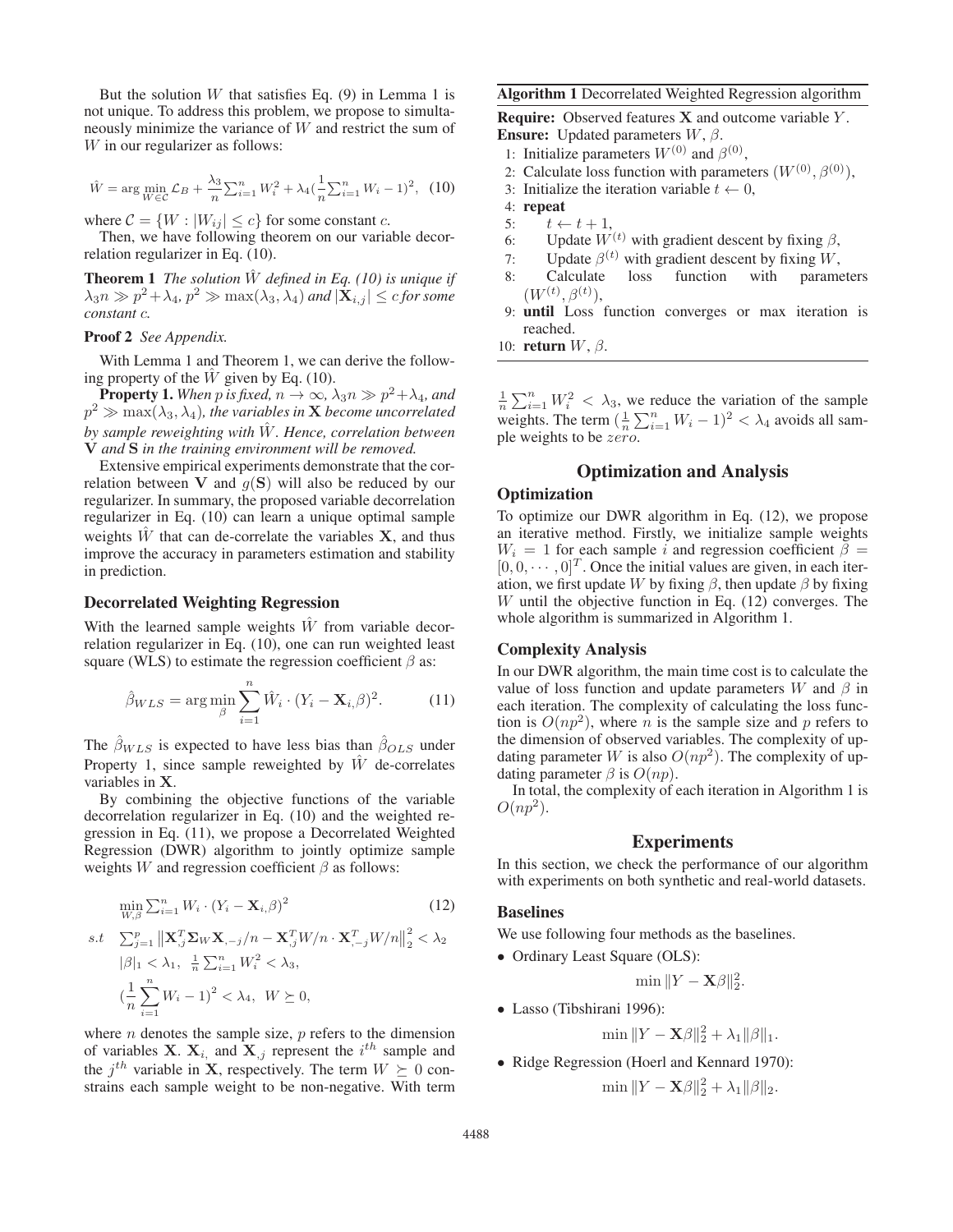

Figure 1: Three diagrams for stable features **S**, unstable features **V**, and response variable Y .

• Independently Interpretable Lasso (IILasso) (Takada, Suzuki, and Fujisawa 2017)

$$
\min \|Y - \mathbf{X}\boldsymbol{\beta}\|_2^2 + \lambda_1 \|\boldsymbol{\beta}\|_1 + \lambda_2 |\boldsymbol{\beta}|^T \mathbf{R} |\boldsymbol{\beta}|,
$$

where  $\mathbf{R} \in \mathcal{R}^{p \times p}$  with each element  $\mathbf{R}_{jk} = |r_{jk}|/(1 - |r_{jk}|)$  and  $r_{ijk} = \frac{1}{2} |\mathbf{X}^T \mathbf{X}_j|$  $|r_{jk}|$ ), and  $r_{jk} = \frac{1}{n} |\mathbf{X}_{,j}^T \mathbf{X}_{,k}|.$ 

To avoid the degeneration of above baselines, we set their hype-parameters  $\lambda_1 \neq 0$  and  $\lambda_2 \neq 0$ .

### Evaluation Metrics

To evaluate the performance of stable prediction, we use RMSE,  $\beta$ <sub>-</sub>Error, Average<sub>-Error</sub> and Stability<sub>-Error</sub> as evaluation metrics. Their definitions of RMSE and  $\beta$  *Error* are listed as follows:

$$
RMSE = \sqrt{\frac{1}{n} \sum_{k=1}^{n} (Y_k - \hat{Y}_k)},
$$
\n(13)

where *n* is sample size,  $\hat{Y}_k$  and  $Y_k$  refer to the predicted and true outcome for sample  $k$ .

$$
\beta \_Error = \|\beta - \hat{\beta}\|_1,\tag{14}
$$

where  $\hat{\beta}$  and  $\beta$  represent the estimated and true regression coefficients.

#### Experiments on Synthetic Data

Dataset Under Assumption 1, there are three kinds of relationships between  $X = \{S, V\}$  and Y as shown in Fig. 1, including  $S \perp V$ ,  $S \rightarrow V$ , and  $V \rightarrow S$ . We consider settings motivated by each of the three cases as follows:

**S** ⊥ **V**: In this setting, **S** and **V** are independent, but **S** could be dependent with each other. Hence, we generate  $X = \{S_{1,1}, \dots, S_{n,s}, V_{1,1}, \dots, V_{n,s}\}$  with independent Gaussian distributions with the help of auxiliary variables **Z** as following:

$$
\mathbf{Z}_{,1}, \cdots, \mathbf{Z}_{,p} \stackrel{iid}{\sim} \mathcal{N}(0,1), \mathbf{V}_{,1}, \cdots, \mathbf{V}_{,p_v} \stackrel{iid}{\sim} \mathcal{N}(0,1) \tag{15} \\ \mathbf{S}_{,i} = 0.8 * \mathbf{Z}_{,i} + 0.2 * \mathbf{Z}_{,i+1}, \quad i = 1, 2, \cdots, p_s, \tag{16}
$$

where the number of stable variables  $p_s = 0.5 * p$  and the number of unstable variables  $p_v = 0.5 * p$ . **S**<sub>,j</sub> represents the  $j<sup>th</sup>$  variable in **S**.

 $S \rightarrow V$ : In this setting, the stable features S are the causes of unstable features **V**. We first generate dependent stable features **S** with Eq. (16). Then, we generate unstable features **V** based on **S**:  $V_{\cdot,j} = 0.8 * S_{\cdot,j} + 0.2 * S_{\cdot,j+1} + \mathcal{N}(0,1),$ 



Figure 2: Pearson correlation coefficients among variables: a) on raw data; b) on weighted data.

where we let  $j+1 = mod(j+1, p_s)$ . The function  $mod(a, b)$ returns the modulus after division of a by b.

 $V \rightarrow S$ : In this setting, unstable features V are the causes of stable features **S**. We first generate the unstable features **V** with Eq. (15). Then, we generate the stable features **S** based on **V**:  $S_{\cdot,j} = 0.2 * V_{\cdot,j} + 0.8 * V_{\cdot,j+1} + \mathcal{N}(0,1),$ where we let  $j + 1 = mod(j + 1, p_v)$ .

To test the performance with different forms of missing nonlinear and interaction terms, we generate the outcome Y from a polynomial nonlinear function  $(Y_{poly})$  and an exponential one  $(Y_{exp})$ :

$$
Y_{poly} = f(\mathbf{S}) + \varepsilon = [\mathbf{S}, \mathbf{V}] \cdot [\beta_s, \beta_v]^T + \mathbf{S}_{\cdot,1} \mathbf{S}_{\cdot,2} \mathbf{S}_{\cdot,3} + \varepsilon \cdot (17)
$$
  
\n
$$
Y_{exp} = f(\mathbf{S}) + \varepsilon = [\mathbf{S}, \mathbf{V}] \cdot [\beta_s, \beta_v]^T + e^{\mathbf{S}_{\cdot,1} \mathbf{S}_{\cdot,2} \mathbf{S}_{\cdot,3}} + \varepsilon \cdot (18)
$$
  
\nwhere  $\beta_s = \{\frac{1}{3}, -\frac{2}{3}, 1, -\frac{1}{3}, \frac{2}{3}, -1, \cdots\}, \beta_v = \vec{0}, \text{ and } \varepsilon = \mathcal{N}(0, 0.3).$ 

Generating Various Environments To test the stability of all algorithms, we need to generate a set of environments, each with a distinct joint distribution  $P(X, Y)$ , while preserving Assumption 1 (and in particular,  $P(Y|\mathbf{S})$ ). Specifically, we generate different environments in our experiments by varying  $P(V|S)$ . For simplification we only change  $P(\mathbf{V}_b|\mathbf{S})$  on a subset of unstable features  $\mathbf{V}_b \subseteq \mathbf{V}$ , where the dimension of  $V_b$  is 0.1  $*$  p.

Specifically, we vary  $P(\mathbf{V}_b|\mathbf{S})$  via biased sample selection with a bias rate  $r \in [-3, -1) \cup (1, 3]$ . For each sample, we select it with probability  $Pr = \prod_{\mathbf{v}_i \in \mathbf{V}_b} |r|^{-5*D_i}$ , where  $D_i = |f(\mathbf{S}) - sign(r) * \mathbf{V}_i|$ . If  $r > 0$ ,  $sign(r) = 1$ ; otherwise,  $sign(r) = -1$ .  $f(\mathbf{S})$  is defined in Eq. (17) or (18).

Note that  $r > 1$  corresponds to positive unstable correlation between Y and  $V_b$ , while  $r < -1$  refers to the negative unstable correlation between  $Y$  and  $V_b$ . The higher the value of  $|r|$ , the stronger correlation between  $V_b$  and Y. Different value of r refers to different environments, hence we can generate different environments by varying  $P(\mathbf{V}_b|\mathbf{S})$ .

Experimental Settings In experiments, we evaluate the performance of all algorithms from two aspects, including accuracy on parameter estimation and stability on prediction across unknown test data. To measure the accuracy of parameter estimation, we train all models on one training dataset with a specific bias rate  $r_{train}$ . We carry out model training for 50 times independently with different training data from the same bias rate  $r_{train}$ , and report the mean and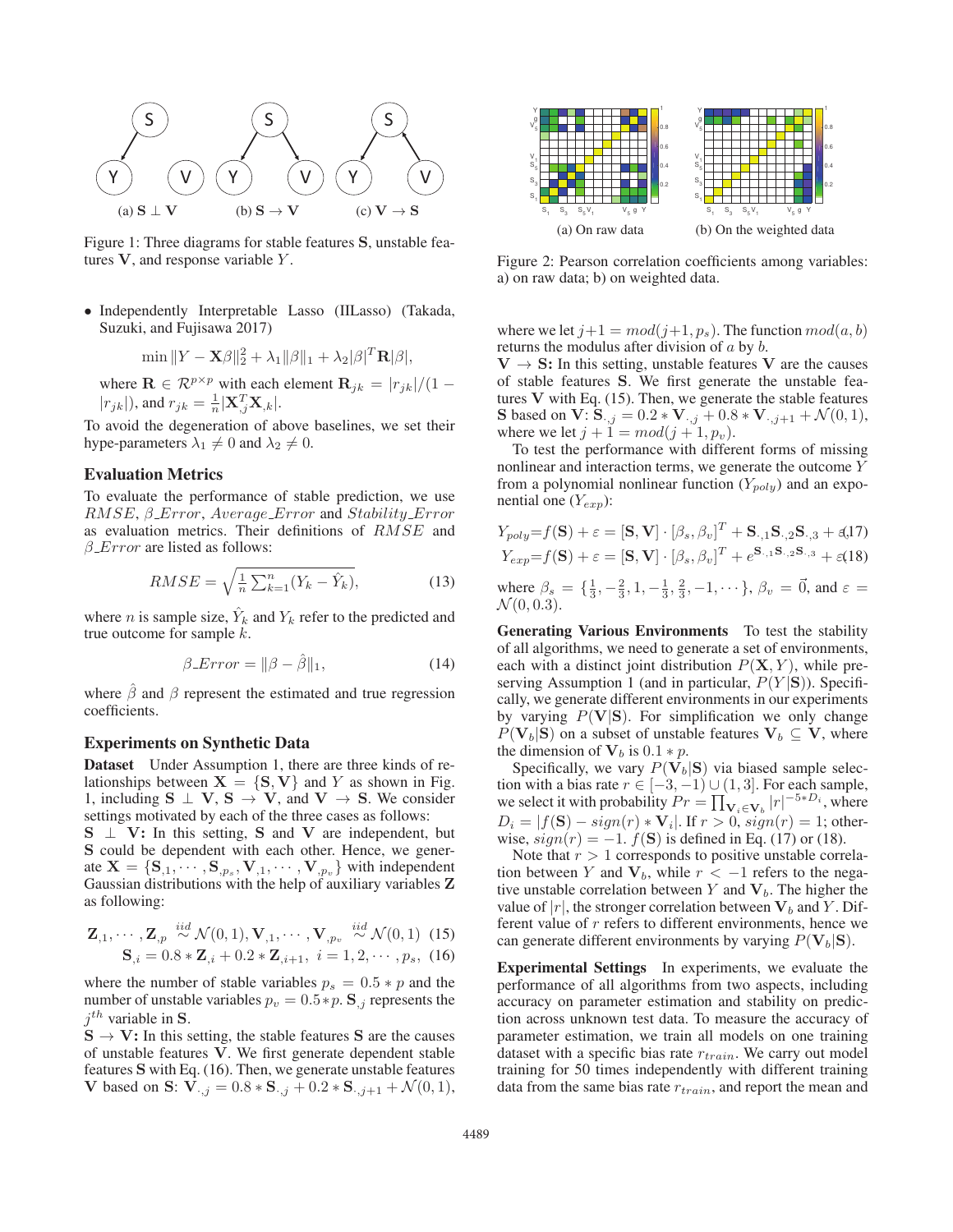

(a) β Error of **S**: Mean (green (b) β Error of **V**: Mean (green (c) RMSE over all test environbar) and Variance (black line) bar) and Variance (black line) ments (d) Average Error (green bar) & Stability Error (black line)

Figure 3: Results on  $S \perp V$  with  $Y = Y_{poly}$ . All the models are trained with  $n = 2000$ ,  $p = 10$  and  $r_{train} = 1.7$ .

variance of β Error on stable features **S** and unstable features **V**. To evaluate the stability of prediction, we test all models on various test environments with different bias rate  $r_{test} \in [-3, -1) \cup (1, 3]$ . For each test bias rate  $r_{test}$ , we generate 50 different test datasets and report the mean of RMSE. With RMSE from all test environments, we report Average Error and Stability Error to evaluate the stability of prediction across unknown test environments.

Results Before reporting the experimental results, we demonstrate the Pearson correlation coefficients between any two variables on both raw data and the weighed data by our algorithm in Figure 2. From the figures, we can find that in the raw data, the unstable features  $V_5$  is correlated with some stable features **S**, and highly correlated with both omitted nonlinear term  $g$  and outcome Y. Hence, the estimated coefficient of  $V<sub>5</sub>$  in the baselines would be large, which should be *zero* in a correctly specified model, leading to unstable prediction. In the weighted data, the sample weights learnt from our algorithm can clearly remove the correlation among predictors **X**. Moreover, the unstable correlation between  $V_5$  and  $g$  are significantly reduced, which is helpful to reduce the unstable correlation between  $V<sub>5</sub>$  and Y , and then the correlations between stable features **S** and Y conditional on **V** are enhanced. Hence, our algorithm can estimate the coefficient of both **S** and **V** more precisely. This is the key reason that our algorithm can make more stable predictions across unknown test environments.

We report the results of parameter estimation and stable prediction under setting **S**  $\perp$  **V** with  $Y = Y_{poly}$  in Figure 3 and Table 1. To save space, the experimental results of settings  $\mathbf{S} \to \mathbf{V}$  and  $\mathbf{V} \to \mathbf{S}$  with  $Y = Y_{poly}$ , and results with  $Y = Y_{new}$  are reported in online Appendix From the with  $Y = Y_{exp}$  are reported in online Appendix. From the results we have following observations and analysis: results, we have following observations and analysis:

- OLS cannot address the stable prediction problem. The reason is that OLS is biased on both  $\beta_S$  and  $\beta_V$  estimation as we discussed in the theoretical section. Moreover, OLS will often predict large effects of the unstable features, which leads to instability across environments.
- Lasso, Ridge and IILasso perform even worse than OLS, since their regularizers will generally estimate larger coefficients on the unstable features  $V_b$ . For example, Lasso selects a only a subset of predictors and exacerbates the omitted variables problem that already exists in our basic setup.
- Comparing with baselines, our algorithm achieves more stable prediction across different settings. By reducing the correlation among all predictors, our algorithm avoids using unstable features to proxy for omitted nonlinear functions of the stable features, ensuring less bias in the estimation of the effect of both stable features and unstable features. Hence, improve the stability of prediction.
- The performance of our algorithm is worse than baseline when  $r_{test} > 1.3$  on test data in Fig. 3c, but much better than baselines when  $r_{test} < -1.3$ . This is because the correlations between  $V_b$  and Y are similar between training data ( $r_{train} = 1.7$ ) and test data when  $r_{test} > 1.3$ , and that correlation can be exploited in prediction; in this setting, **V** is useful to proxy for omitted functions of **S**. However, when  $r_{test} < -1.3$ , using **V** for prediction creates too much instability.
- By varying the sample size  $n$ , dimension of variables  $p$ , training bias rate  $r_{train}$  and the form of missing nonlinear and interaction terms, our algorithm is consistently outperform than baselines on parameter estimation and stable prediction across unknown test data.

Overall, our proposed DWR algorithm can be applied to address the problem of stable prediction with model misspecification and agnostic distribution shift.

Parameter Analysis In our DWR algorithm, we have some hype-parameters, including  $\lambda_1$  for constraining the sparsity of regression coefficient,  $\lambda_2$  for constraining the error of decorrelation regularizer,  $\lambda_3$  for constraining the variance of the sample weights, and  $\lambda_4$  for constraining the sum of sample weights to  $n$ . In our experiments, we tuned these parameters with cross validation by grid searching, and each parameter is uniformly varied from {0.01, 0.1, 1, 10, 100}. In Figure 4, we displayed Average Error and Stability Error with respect to  $\lambda_2$ . From the figures, we can find that when  $\lambda_2$  < 10, Average Error and Stability Error monotonically decrease as we increase the value of hype-parameter  $\lambda_2$ . But when  $\lambda_2 > 10$ , those errors will slightly increase as we keep increasing the value of hype-parameter  $\lambda_2$ .

### Experiments on Real World Data

Datasets and Experimental Setting We collected air pollutant data and meteorological data from the U.S. EPA's Air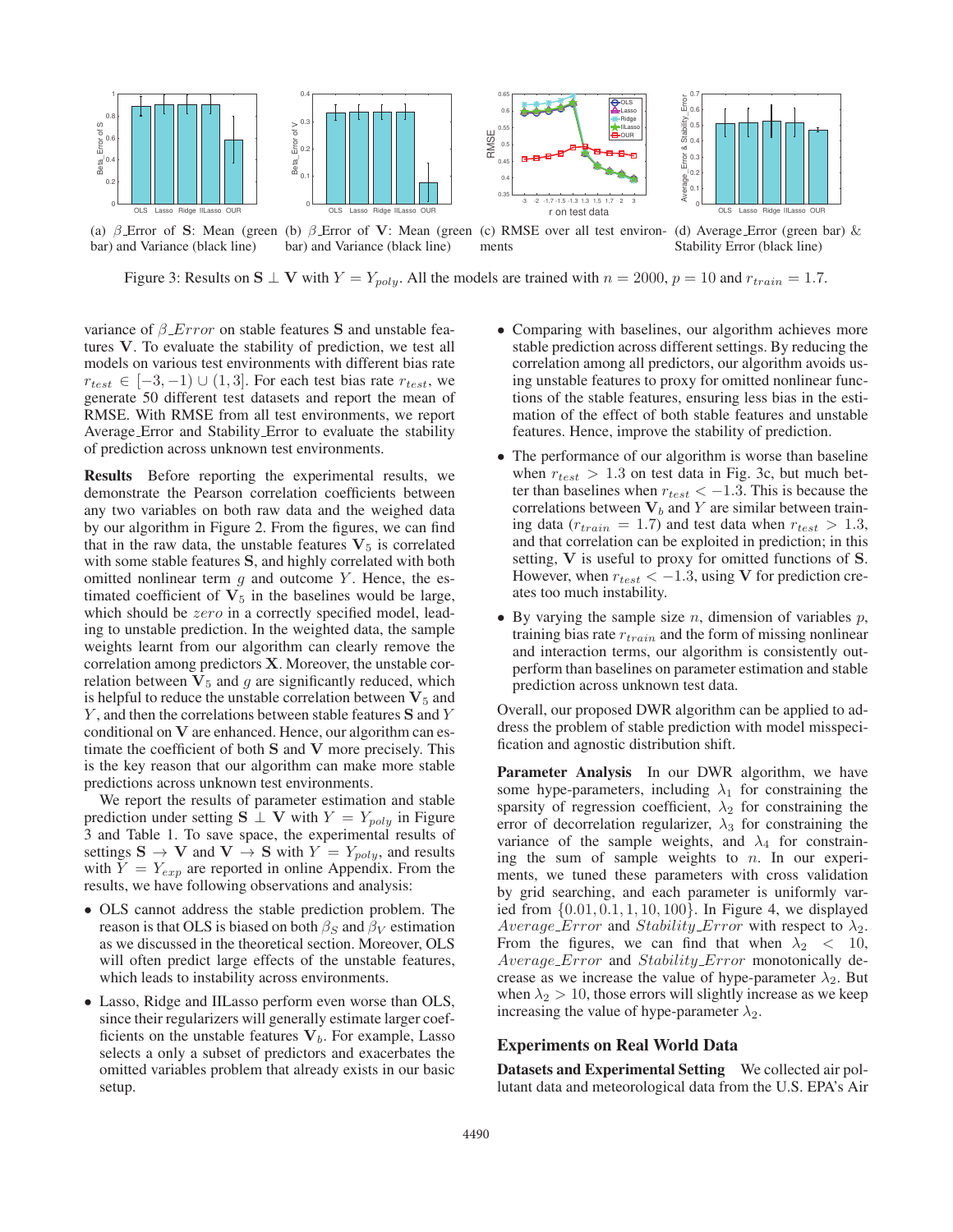Table 1: Experimental results under setting  $S \perp V$  with  $Y = Y_{poly}$  when varying sample size *n*, dimension of variables *p* and training bias rate r. The smaller value of  $\beta_S$  Error,  $\beta_V$  Error, Average Error and Stability Error, the better.

| Scenario 1: varying sample size $n$                |                             |       |       |                             |       |                             |       |       |                                              |       |                             |       |       |                |       |
|----------------------------------------------------|-----------------------------|-------|-------|-----------------------------|-------|-----------------------------|-------|-------|----------------------------------------------|-------|-----------------------------|-------|-------|----------------|-------|
| n, p, r                                            | $n = 1000, p = 10, r = 1.7$ |       |       |                             |       | $n = 2000, p = 10, r = 1.7$ |       |       |                                              |       | $n = 4000, p = 10, r = 1.7$ |       |       |                |       |
|                                                    | <b>OLS</b>                  | Lasso | Ridge | IILasso                     | Our   | <b>OLS</b>                  | Lasso | Ridge | IILasso                                      | Our   | <b>OLS</b>                  | Lasso | Ridge | <b>IILasso</b> | Our   |
| $\beta$ <sub>s</sub> Error                         | 0.892                       | 0.907 | 0.907 | 0.912                       | 0.578 | 0.887                       | 0.903 | 0.903 | 0.908                                        | 0.581 | 0.906                       | 0.921 | 0.921 | 0.926          | 0.614 |
| $\beta_V$ Error                                    | 0.331                       | 0.333 | 0.334 | 0.334                       | 0.109 | 0.332                       | 0.334 | 0.335 | 0.335                                        | 0.077 | 0.338                       | 0.340 | 0.341 | 0.341          | 0.078 |
| Average_Error                                      | 0.509                       | 0.511 | 0.511 | 0.511                       | 0.476 | 0.514                       | 0.516 | 0.527 | 0.516                                        | 0.473 | 0.526                       | 0.528 | 0.531 | 0.528          | 0.480 |
| Stability_Error                                    | 0.084                       | 0.086 | 0.086 | 0.086                       | 0.012 | 0.090                       | 0.092 | 0.103 | 0.092                                        | 0.012 | 0.104                       | 0.105 | 0.108 | 0.106          | 0.015 |
|                                                    |                             |       |       |                             |       |                             |       |       | Scenario 2: varying variables' dimension $p$ |       |                             |       |       |                |       |
| n, p, r                                            |                             |       |       | $n = 2000, p = 10, r = 1.5$ |       | $n = 2000, p = 20, r = 1.5$ |       |       |                                              |       | $n = 2000, p = 40, r = 1.5$ |       |       |                |       |
|                                                    | <b>OLS</b>                  | Lasso | Ridge | IILasso                     | Our   | <b>OLS</b>                  | Lasso | Ridge | IILasso                                      | Our   | <b>OLS</b>                  | Lasso | Ridge | IILasso        | Our   |
| $\beta_S$ Error                                    | 0.618                       | 0.628 | 0.630 | 0.632                       | 0.409 | 2.608                       | 2.677 | 2.670 | 2.713                                        | 1.761 | 8.491                       | 8.846 | 8.669 | 8.998          | 7.800 |
| $\beta_V$ Error                                    | 0.243                       | 0.245 | 0.246 | 0.245                       | 0.052 | 0.426                       | 0.433 | 0.433 | 0.437                                        | 0.260 | 0.661                       | 0.684 | 0.673 | 0.694          | 0.606 |
| Average_Error                                      | 0.486                       | 0.487 | 0.487 | 0.487                       | 0.476 | 0.523                       | 0.527 | 0.539 | 0.529                                        | 0.480 | 0.532                       | 0.540 | 0.537 | 0.543          | 0.490 |
| Stability_Error                                    | 0.058                       | 0.059 | 0.060 | 0.059                       | 0.010 | 0.116                       | 0.121 | 0.134 | 0.123                                        | 0.014 | 0.138                       | 0.148 | 0.145 | 0.153          | 0.073 |
| Scenario 3: varying bias rate $r$ on training data |                             |       |       |                             |       |                             |       |       |                                              |       |                             |       |       |                |       |
| n, p, r                                            | $n = 2000, p = 10, r = 1.5$ |       |       |                             |       | $n = 2000, p = 10, r = 1.7$ |       |       |                                              |       | $n = 2000, p = 10, r = 2.0$ |       |       |                |       |
|                                                    | <b>OLS</b>                  | Lasso | Ridge | <b>IILasso</b>              | Our   | <b>OLS</b>                  | Lasso | Ridge | IILasso                                      | Our   | <b>OLS</b>                  | Lasso | Ridge | IILasso        | Our   |
| $\beta_S$ Error                                    | 0.618                       | 0.628 | 0.630 | 0.632                       | 0.409 | 0.887                       | 0.903 | 0.903 | 0.908                                        | 0.581 | 1.232                       | 1.249 | 1.245 | 1.257          | 0.651 |
| $\beta_V$ Error                                    | 0.243                       | 0.245 | 0.246 | 0.245                       | 0.052 | 0.332                       | 0.334 | 0.335 | 0.335                                        | 0.077 | 0.441                       | 0.444 | 0.443 | 0.445          | 0.119 |
| Average_Error                                      | 0.486                       | 0.487 | 0.487 | 0.487                       | 0.476 | 0.514                       | 0.516 | 0.527 | 0.516                                        | 0.473 | 0.568                       | 0.571 | 0.571 | 0.571          | 0.476 |
| Stability_Error                                    | 0.058                       | 0.059 | 0.060 | 0.059                       | 0.010 | 0.090                       | 0.092 | 0.103 | 0.092                                        | 0.012 | 0.144                       | 0.147 | 0.147 | 0.147          | 0.008 |



Figure 4: The effect of hype-parameter  $\lambda_2$ .

Quality System (AQS) database,<sup>4</sup> which has been widely used for model evaluation (Yahya et al. 2017; Zhu et al. 2018). The air pollutant data in this study is  $PM_{10}$ , and the meteorological variables are those would affect the air pollutant concentrations, including air temperature, relative humidity, pressure, wind speed and direction.

In our experiments, we let the outcome variable  $Y$  be pollution  $PM_{10}$ , and set the meteorological features as the observed variables **X**. To test the stability of all algorithms, we collected data from 10 different states in the U.S., where the states correspond to the different environments from the theory. Considering a practical setting where a researcher has a single data set and wishes to train a model that can then be applied to other related settings, in our experiments, we trained all models with data from State 1, validated with data from States 1 to 4, finally tested them on all 10 States.

To demonstrate the distribution difference between any two environments  $e = i$  and  $e = j$ , we adopt the distribution distance<sup>5</sup> between observed variables  $X$  as a metric



<sup>5</sup>Variable's distribution can be uniquely determined by all the collections of its moments. Here, we only consider the first mo-



(a) RMSE v.s. Distribution Dis-(b) Average Error (green bar) & tance tance Stability Error (black line)

Figure 5: Air quality prediction across different States in US. Models are trained on State 1. The red line represents the distance between training and test distribution.

with following definition:

*Distribution\_Distance(i, j)* = 
$$
\sum_{k=1}^{p} ||\overline{\mathbf{X}}_{e=i} - \overline{\mathbf{X}}_{e=j}||
$$
,

where p refers to the dimension of variables, and  $X_{e=i}$  represents the mean value of variables **X** in environment i.

Results We report the results of RMSE on air quality prediction over all 10 States in Fig. 5a, where we merged OLS method into Lasso by allowing its hype-parameter to be zero during model training. The results show that the performance of our algorithm is worse than baselines when the distribution distance between training and test environments is small; in that case, we introduce variance by reweighting the data away from the distribution that approximates both training and test sets. But our algorithm's performance improves relative to the baseline and ultimately becomes better than baseline as the distribution distance increases.

ment. Other metrics can also be applied to measure distribution distance, for example, KL-divergence. We leave it in the future work.